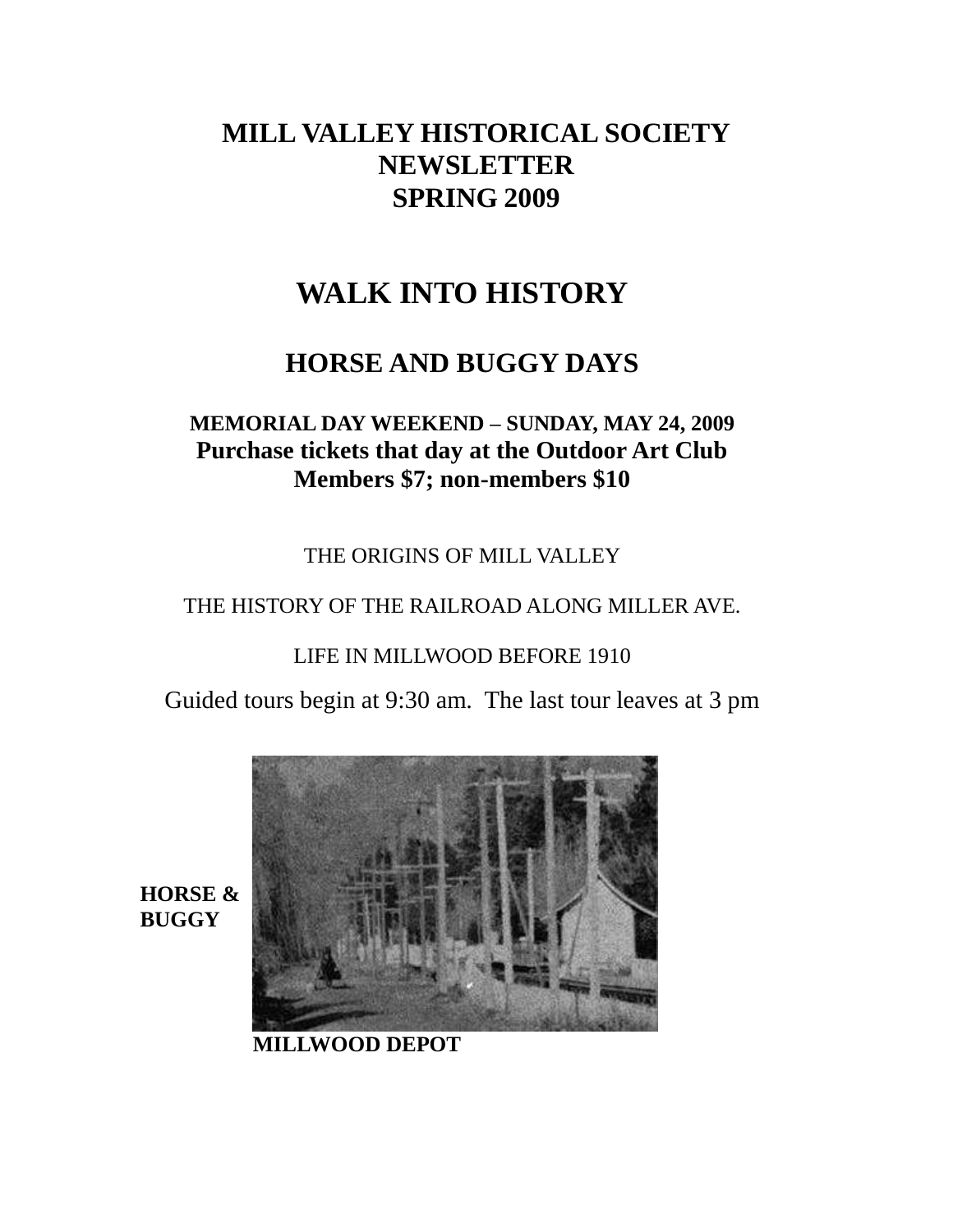#### **FIRST WEDNESDAY SPEAKERS PROGRAM**

In February, professional photographer Jeanette Vonier presented, "How to Preserve & Protect old Photographs." She defined the problem and offered general principles to be followed for archiving as well as longevity expectations. There were many questions from the audience. One question in particular remains unanswered: what to do with the thousands of digital images that young people produce these days.

In March, historian Lissa McKee presented, ―Tamalpais Valley History.‖ Slides included topographical maps of the Coyote Creek watershed showing the marsh extending up to Maple St, and the locations of the dairy ranches. What followed was an interesting history of residential development and the commercial development at the junction of the road to north Marin and the road west to Bolinas.

In April, Richard Torney presented, "Ross, a Rich History." It was amazing to see so many nineteenth century photos of Ross Valley homes. But this was just one part of the "Rich History" which included many photos of early residents, the railroad, the roads, the bridges, the periodic floods, the school children, all supplemented with interesting and often humorous stories.

In May, historian Chuck Oldenburg will present, "Homestead Valley-The First Decade". What was life like in Homestead Valley at that time? The answer lies in old photographs and a 1906 to 1910 diary.

In June, Barry Spitz and Tim Amyx will present "The Dipsea Race, a One-Hundred Year Tradition." Barry, the local Dipsea historian and race announcer will share his knowledge of the race. Tim will show video clips from the numerous films he has made about the Dipsea Race.

#### **ANNUAL MEETING**

On October 30, 2008, the Mill Valley Historical Society held its annual meeting at the Community Center. Local political writer and long time Mill Valley resident Dick Spotswood talked about "When Marin was a Republican County." A near capacity crowd enjoyed his tales of Marin county politics. In the Q&A that followed, Tim Amyx posed a few humorous questions that challenged Dick and conventional political wisdom.

Fred Runner, a Railroad & Mt. Tam historian, will be the featured speaker at the next annual meeting on

October 1, 2009. Mark your calendar for this memorable evening of fun, food, friends, and history.

#### **PRESIDENTS MESSAGE**

I hope you are looking forward to this year's Walk into History; I know I am.

A few words on history, change, progress and repetition: There are those who claim, correctly, that change isn't always progress; we are certainly going through a period which seems to offer proof of this claim. But while the claim that change isn't always progress seems irrefutable, some who make this claim seem to object to change as such. More specifically, those who dislike change, dislike historical change.

There is a type of change that is essentially ahistorical, change that is repetitive, cyclical. In Homer we find:

―As is the life of the leaves, so is that of men. The wind scatters the leaves to the ground: the vigorous forest puts forth others, and they grow in the springseason. Soon one generation of men comes and another ceases."

And in the well-known and magnificent passage from Ecclesiastes:

― One generation passeth away, and another generation cometh; but the earth abideth forever… The sun also ariseth, and the sun goeth down, and hasteth to the place where he arose… The wind goeth toward the south, and turneth about unto the north, and whirleth about continually, and the wind returneth again according to his circuits…All the rivers run into the sea; yet the sea is not full; unto the place from whence the rivers come, thither they return again."

What these statements have in common is a fundamentally cyclical, repetitive view of life, and such a view is common to traditional cultures.

History is not only about change, it is particularly about change that does not lead back to where it started from, and it is this aspect of change that is particularly frightening to some people. It is why evolution is frightening to adherents of some belief systems: evolution is emphatically historical.

So what about the element of truth in the claim that change isn't always progress? It should be a warning to us to be mindful of change – and history can help us be so.

John Leonard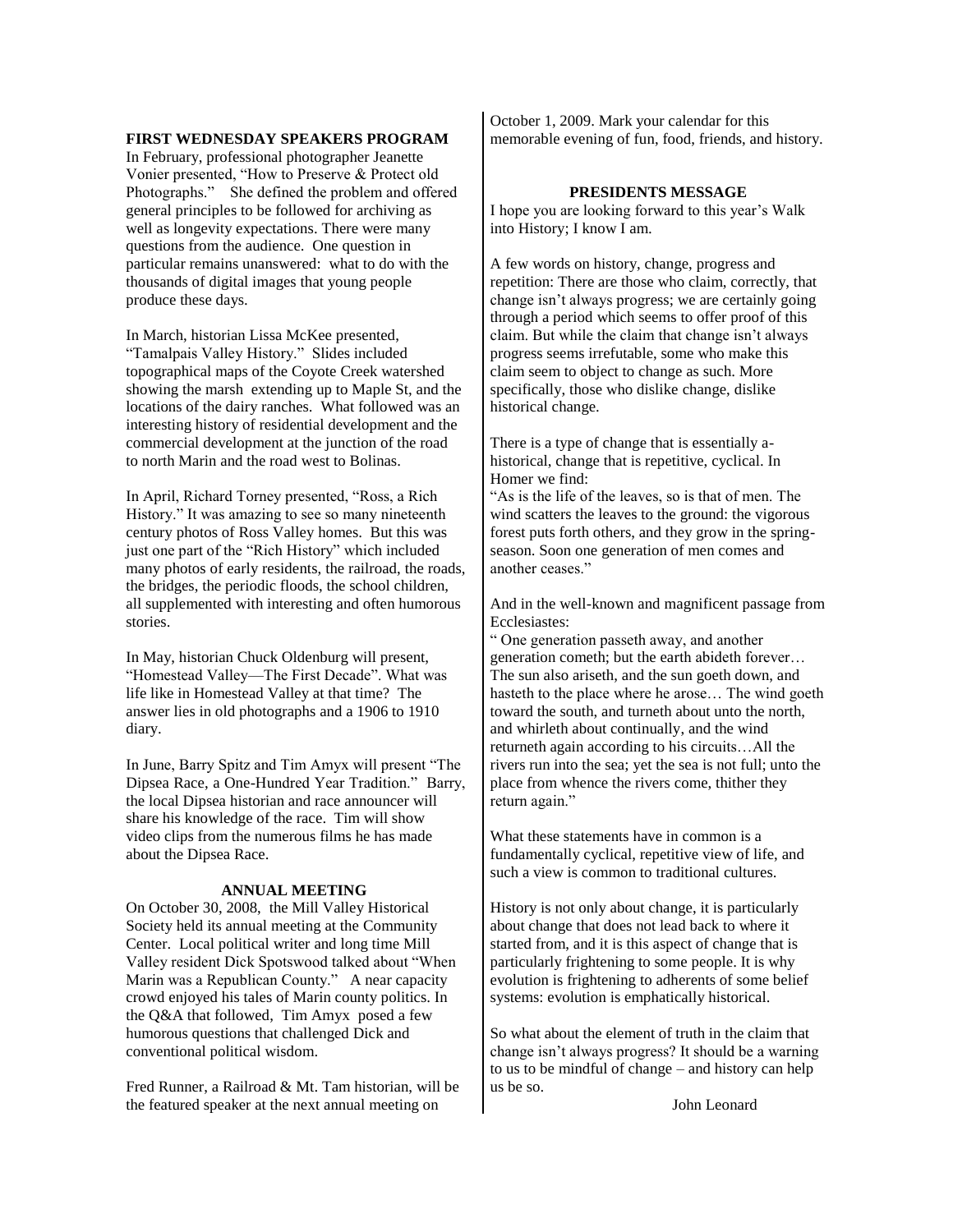#### **GUIDES NEEDED**

On Sunday, May 24 between 9:30AM and 3PM, every ten minutes groups of about 10 will leave the Outdoor Art Club with a Walk-Into-History guide. The walk is 1.6 miles long and takes about 2 hours. Some of the guides will have to lead a group in the morning and another group in the afternoon unless more guides are recruited.

Guides learn a lot about the history of Mill Valley, and meet interesting walk participants. Guides can keep the history-filled guidebook and the album of historical photos. Guides prepare by studying the guidebook and attending training walks.

The walk is about the origin of Mill Valley in 1889 and what it was like to live on Miller Ave. a century ago: no cars, just a dirt wagon road and a railroad with smoke belching trains every 15 minutes. Being a guide can be a lot of fun. Remember the old truism, "To really know a subject, teach it."

If you would rather pass up the opportunity to be a guide,, volunteers are also needed for part time assignments at the Outdoor Art Club: greeting the public, selling tickets, offering refreshments, selling memberships, selling publications, etc.

For further information please contact: Barbara Ford at 388-7233 or fordbarbara61@yahoo.com Chuck Oldenburg at 388-9315 or chuckoldenburg@gmail.com

#### **HISTORY ROOM DOCENTS**

Four new docents recently joined the History Room staff, bringing the total to 15 docents. With one substitute, two temporaries and two library staff, the History Room is now open seven days per week and fully staffed every evening plus five afternoons and three mornings per week.

#### **NEW HISTORIES OF MT. TAM**

#### **Mount Tamalpais Scenic Railway, by Fred Runner**

Another book in the Images of America series there are more than 4000 others. This one updates the 1984 book, "The Crookedest Railroad in the World: California's Mount Tamalpais and Muir Woods Railroad" by Ted Wurm and Al Graves. During the last years of his life, Ted gave railroad historian Fred Runner his collection of Mount Tam photos, maps, brochures, timetables and other memorabilia. Fred organized and annotated much of Ted's collection, adding vintage photos from his own and other collections. From 1896 to 1929, elegantly dressed men and women would take the gritty steam train up 8-1/2 miles of track with 281 curves to dine, dance and spend the night, then in the morning coast down the mountain in a gravity car. The book brings this image back to life.

#### **Tamalpais Walking: Poetry, History and Prints -72 views of Mt. Tamalpais, by Tom Killian and Gary Snyder**

The book explores the natural, cultural, historical and spiritual dimensions of Mt. Tamalpais. The art work is the product of Tom Killian's decades of depicting and interpreting the mountain's many moods and aspects. Gary Snyder has been hiking Mt. Tamalpais since 1948. His poetry and essay offer his thoughts on the mountain, its history and the practice of walking meditation.

Woodcut and letterpress artist Tom Killian grew up in Mill Valley on the slopes of Mt. Tam. Gary Snyder is a well known poet, author, scholar, cultural critic and professor emeritus of UC-Davis. In the spring of 1956, Gary Snyder and Jack Kerouac lived in a Homestead Valley cabin where beat generation poets and writers including Allen Ginsberg, Kenneth Rexroth and Lew Welch gathered for poetry readings, meditations and serious discussions. The book includes selections from the work of Jack Kerouac, Kenneth Rexroth and Lew Welch. There is also a Haiku poem by Homestead resident Laurie Stoelting.